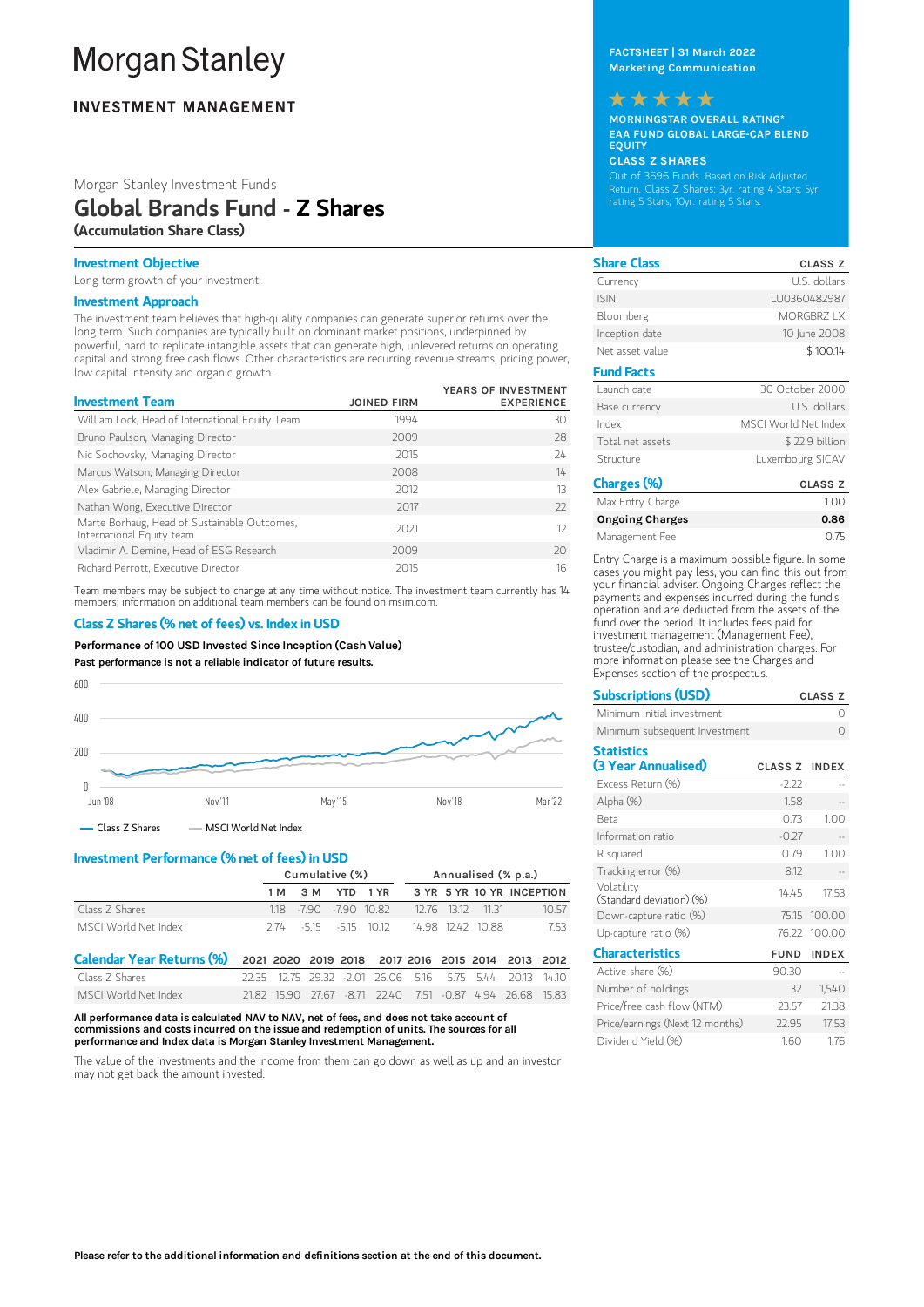#### Top Countries (% of Total Net Assets)<sup>1</sup> FUND INDEX United States 75.28 68.97 United Kingdom 9.67 4.19 France 6.06 3.12 Germany 4.38 2.26

#### Netherlands 1.86 1.20 Italy 0.40 0.65 Cash 2.10 --

| Sector Allocation (% of Total Net Assets) <sup>1,2</sup> |                           |       | <b>INDEX</b> |
|----------------------------------------------------------|---------------------------|-------|--------------|
|                                                          | Information<br>Technology | 31.17 | 22.46        |
|                                                          | Consumer Staples          | 27.19 | 7.03         |
|                                                          | Health Care               | 23.07 | 12.85        |
|                                                          | Industrials               | 7.58  | 10.04        |
|                                                          | Financials                | 5.06  | 13.67        |
|                                                          | Consumer<br>Discretionary | 3.59  | 11.59        |
|                                                          | Cash                      | 210   |              |

| Top Holdings (% of Total Net Assets) <sup>3</sup> | <b>FUND</b> | <b>INDEX</b> |
|---------------------------------------------------|-------------|--------------|
| Microsoft Corp                                    | 9.26        | 3.73         |
| Philip Morris International Inc                   | 8.16        | 0.25         |
| Reckitt Benckiser Group plc                       | 6.26        | 0.09         |
| Visa Inc                                          | 5.74        | 0.63         |
| Danaher Corp                                      | 5.00        | 0.32         |
| Thermo Fisher Scientific Inc.                     | 4.85        | 0.40         |
| Accenture plc                                     | 4.69        | 0.36         |
| Sap Se                                            | 4.38        | 0.20         |
| Abbott Laboratories                               | 4.27        | 0.36         |
| Baxter International Inc.                         | 4.08        | 0.07         |
| Total                                             | 56.69       |              |

<sup>1</sup>May not sum to 100% due to the exclusion of other assets and liabilities. <sup>2</sup> For additional information regarding sector classification/definitions please visit www.msci.com/gics and the glossary at www.morganstanley.com/im. <sup>3</sup> These securities and percentage allocations are only for illustrative purposes and do not constitute, and should not be construed as, investment advice or recommendations with respect to the securities or investments mentioned.

#### Please refer to the Prospectus for full risk disclosures, available at ww.morganstanleyinvestmentfunds.com. All data as of 31.03.2022 and subject to change daily.

This is a marketing communication. Applications for shares in the Fund should not be made without first consulting the current Prospectus and the Key Investor Information Document ("KIID"), which are available in English and in the official language of your local jurisdiction at rganstanleyinvestmentfunds.com or free of charge from the Registered Office of Morgan Stanley Investment Funds, European Bank and Business Centre, 6B route de Trèves, L-2633 Senningerberg, R.C.S. Luxemburg B 29 192. A summary of investor rights is available in English at the same website. If the management company of the relevant Fund decides to terminate its arrangement for marketing that Fund in any EEA country where it is registered for sale, it will do so in accordance with the relevant UCITS rules.

#### DEFINITIONS

Active Share is a measure of the percentage of stock holdings in a managers portfolio that differ from the benchmark index (based on holdings and weight of holdings). Active Share scores range from 0%-100%. A score of 100% means you are completely different from the benchmark. Active Share calculation may consolidate holdings with the<br>same economic exposure. **AIpha** (Jensen's) is a risk-adjusted performance measure that represents the average return on a portfolio or investment above or below that predicted by the capital asset pricing model (CAPM) given the portfolio's or investment's beta and the average market return. Prior to 6/30/2018 Alpha was calculated as the excess return of the fund versus benchmark. Beta is a measure of the relative volatility of a fund to

#### Share Class Z Risk and Reward Profile

| Lower Risk |                                  |  |                                   | Higher Risk |  |
|------------|----------------------------------|--|-----------------------------------|-------------|--|
|            |                                  |  |                                   |             |  |
|            | <b>Potentially Lower Rewards</b> |  | <b>Potentially Higher Rewards</b> |             |  |

The risk and reward category shown is based on historic data.

- Historic figures are only a guide and may not be a reliable indicator of what may happen in the future.
- As such this category may change in the future.
- The higher the category, the greater the potential reward, but also the greater the risk of losing the investment. Category 1 does not indicate a risk free investment.
- The fund is in this category because it invests in company shares and the fund's simulated and/or realised return has experienced high rises and falls historically.
- The fund may be impacted by movements in the exchange rates between the fund's currency and the currencies of the fund's investments.

This rating does not take into account other risk factors which should be considered before investing, these include:

- The fund relies on other parties to fulfill certain services, investments or transactions. If these parties become insolvent, it may expose the fund to financial loss.
- Sustainability factors can pose risks to investments, for example: impact asset values, increased operational costs.
- There may be an insufficient number of buyers or sellers which may affect the funds ability to buy or sell securities.
- Investment in China A-Shares via Shanghai-Hong Kong and Shenzhen-Hong Kong Stock Connect programs may also entail additional risks, such as risks linked to the ownership of shares.
- Past performance is not a reliable indicator of future results. Returns may increase or decrease as a result of currency fluctuations. The value of investments and the income from them can go down as well as up and investors may lose all or a substantial portion of his or her investment.
- The value of the investments and the income from them will vary and there can be no assurance that the Fund will achieve its investment objectives.
- Investments may be in a variety of currencies and therefore changes in rates of exchange between currencies may cause the value of investments to decrease or increase. Furthermore, the value of investments may be adversely affected by fluctuations in exchange rates between the investor's reference currency and the base currency of the investments.

#### Additional Z Share Classes

|             | <b>CURRENCY</b> | <b>LAUNCH</b> | <b>ISIN</b>  | <b>BLOOMBERG</b>  |
|-------------|-----------------|---------------|--------------|-------------------|
| $Z$ (EUR)   | <b>FUR</b>      | 01.10.2021    | LU2393079814 | MOFGBZE LX        |
| $ZH$ (EUR)  | FUR.            | 04.11.2008    | LU0360483019 | <b>MORGBZH LX</b> |
| ZH (GBP)    | GBP             | 20122011      | LU0715348123 | MSGB7HS I X       |
| $ZH3$ (BRL) | LISD            | 06.07.2020    | LU2198837812 | MSGBZH3LX         |
| ZHR (GBP)   | GRP             | 03.06.2016    | LU1418832595 | MSGB7HG I X       |
| 7X          | LISD            | 22.02.2010    | LU0360612351 | MORGBZX IX        |

the market's upward or downward movements. A beta greater than 1.0 identifies an issue or fund that will move more than the market, while a beta less than 1.0 identifies an issue or fund that will move less than the market. The Beta of the Market is always equal to 1. **Bloomberg** stands for 'Bloomberg Global Identifier (BBGID)'. This is a unique 12 digit alphanumerical code designed to enable the identification of securities, such as the Morgan Stanley Investment Funds sub-funds at share class level, on a Bloomberg Terminal. The Bloomberg Terminal, a system provided by Bloomberg L.P., enables analysts to access and analyse real-time financial market data. Each Bloomberg code starts with the same BBG prefix, followed by nine further characters that we list here in this guide for each share class of each fund. Cash & Equivalents are defined as the value of assets that can be converted into cash immediately. These include commercial paper, open FX transactions, Treasury bills and other short-term instruments. Such instruments are considered cash equivalents because they are deemed liquid and not subject to significant risk of changes in values. Dividend yield is the ratio between how much a company pays out in dividends each year relative to its share price. Excess Return or value added (positive or negative) is the portfolio's return relative to the return of the benchmark. Information ratio is the portfolio's alpha or excess return per unit of risk, as measured by tracking error, versus the portfolio's benchmark. ISIN is the international securities identification number (ISIN), a 12 digit code consisting of numbers and letters that distinctly identifies securities. **NAV** is the Net Asset Value per share of the Fund (NAV), which represents the value of the assets of a fund less its liabilities. Number of holdings provided are a typical range, not a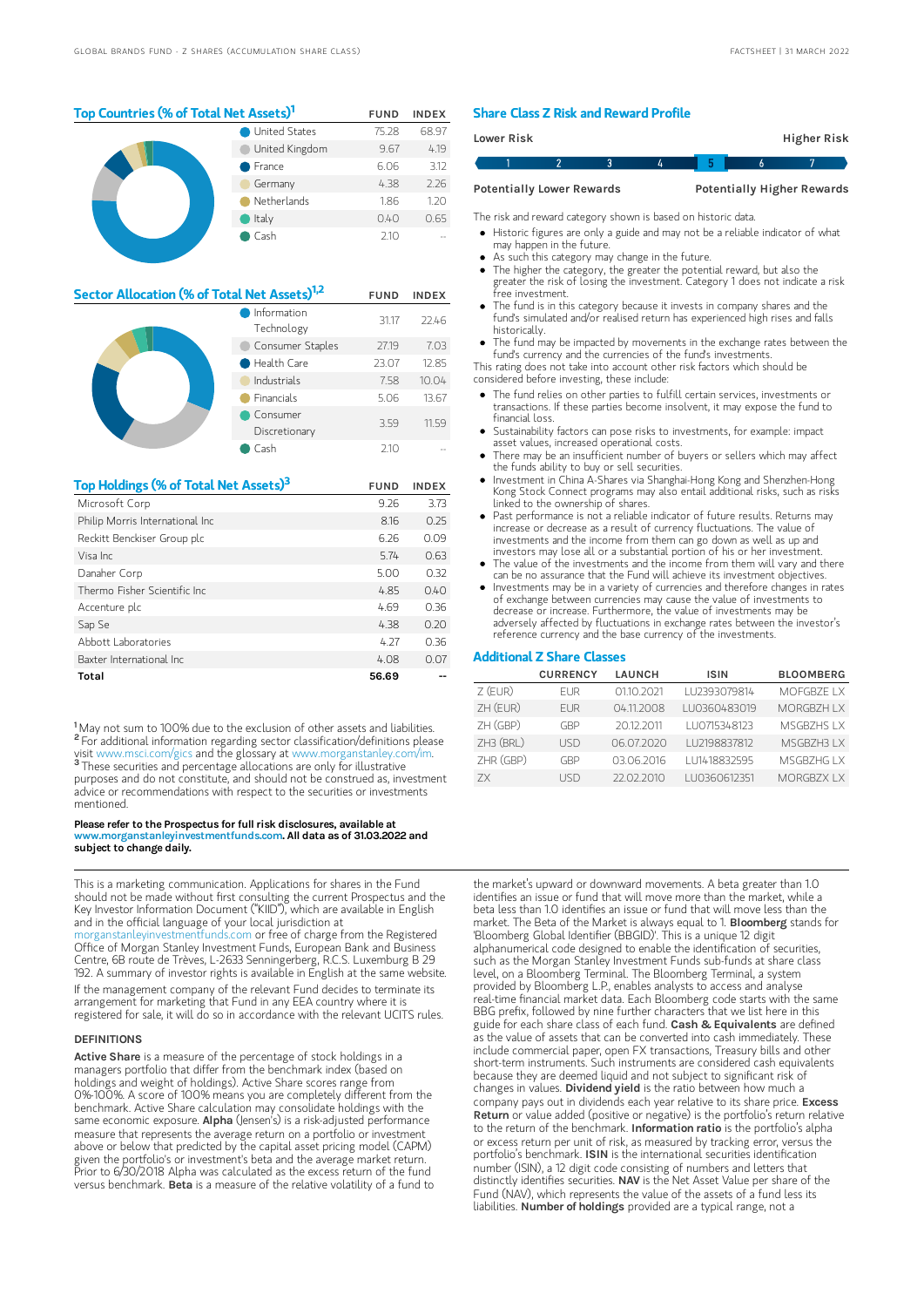maximum number. The portfolio may exceed this from time to time due to market conditions and outstanding trades. Price/earnings (P/E) is the price of a stock divided by its earnings per share for the past 12 months. Sometimes called the multiple, P/E gives investors an idea of how much they are paying for a company's earning power. The higher the P/E, the more investors are paying, and therefore the more earnings growth they are<br>expecting. **Price/free cash flow (NTM)** is a ratio used to compare a company's market value to its free cash flow. It is calculated by dividing the company's per-share stock price by its per-share free cash flow. Free Cash flow is calculated by subtracting a company's Capital Expenditures from its Operating Cash flow. R squared measures how well an investment's returns correlate to an index. An R squared of 1.00 means the portfolio performance is 100% correlated to the index's, whereas a low r-squared means that the portfolio performance is less correlated to the index's. Tracking error is the standard deviation of the difference between the returns of an investment and its benchmark. Upside/downside market capture measures annualized performance in up/down markets relative to the market benchmark. Volatility (Standard deviation) measures how widely individual performance returns, within a performance series, are dispersed from the average or mean value.

#### INDEX INFORMATION

The MSCI World Net Index is a free float adjusted market capitalization weighted index that is designed to measure the global equity market performance of developed markets. The term "free float" represents the portion of shares outstanding that are deemed to be available for purchase in the public equity markets by investors. The performance of the Index is listed in U.S. dollars and assumes reinvestment of net dividends.The index is unmanaged and does not include any expenses, fees or sales charges. It is not possible to invest directly in an index.

#### **DISTRIBUTION**

This communication is only intended for and will only be distributed to persons resident in jurisdictions where such distribution or availability would not be contrary to local laws or regulations. In particular, the Shares are not for distribution to US persons.

Ireland: MSIM Fund Management (Ireland) Limited. Registered Office: The Observatory, 7-11 Sir John Rogerson's Quay, Dublin 2, D02 VC42, Ireland. Registered in Ireland as a private company limited by shares under company number 616661. MSIM Fund Management (Ireland) Limited is regulated by the Central Bank of Ireland. United Kingdom: Morgan Stanley Investment Management Limited is authorised and regulated by the Financial Conduct Authority. Registered in England. Registered No. 1981121. Registered Office: 25 Cabot Square, Canary Wharf, London E14 4QA, authorised and regulated by the Financial Conduct Authority. Dubai: Morgan Stanley Investment Management Limited (Representative Office, Unit Precinct 3-7th Floor-Unit 701 and 702, Level 7, Gate Precinct Building 3, Dubai International Financial Centre, Dubai, 506501, United Arab Emirates. Telephone: +97 (0)14 709<br>7158). I**taly:** MSIM Fund Management (Ireland)Limited, Milan Branch (Sede Secondaria di Milano) is a branch of MSIM Fund Management (Ireland) Limited, a company registered in Ireland, regulated by the Central Bank of Ireland and whose registered office is at The Observatory, 7-11 Sir John Rogerson's Quay, Dublin 2, D02 VC42, Ireland. MSIM Fund Management (Ireland) Limited Milan Branch (Sede Secondaria di Milano) with seat in Palazzo Serbelloni Corso Venezia, 16 20121 Milano, Italy, is registered in Italy with company number and VAT number 11488280964. The Netherlands: MSIM Fund Management (Ireland) Limited, Rembrandt Tower, 11th Floor Amstelplein 1 1096HA, Netherlands. Telephone: 31 2-0462-1300. Morgan Stanley Investment Management is a branch office of MSIM Fund Management (Ireland) Limited. MSIM Fund Management (Ireland) Limited is regulated by the Central Bank of Ireland. France: MSIM Fund Management (Ireland) Limited, Paris Branch is a branch of MSIM Fund Management (Ireland) Limited, a company registered in Ireland, regulated by the Central Bank of Ireland and whose registered office is at The Observatory, 7-11 Sir John Rogerson's Quay, Dublin 2, D02 VC42, Ireland. MSIM Fund Management (Ireland) Limited Paris Branch with seat at 61 rue de Monceau 75008 Paris, France, is registered in France with company number 890 071 863 RCS. Spain: MSIM Fund Management (Ireland) Limited, Sucursal en España is a branch of MSIM Fund Management (Ireland) Limited, a company registered in Ireland, regulated by the Central Bank of Ireland and whose registered office is at The Observatory, 7-11 Sir John Rogerson's Quay, Dublin 2, D02 VC42, Ireland. MSIM Fund Management (Ireland) Limited, Sucursal en España with seat in Calle Serrano 55, 28006, Madrid, Spain, is registered in Spain with tax identification number W0058820B. Switzerland: Morgan Stanley & Co. International plc, London, Zurich Branch Authorised and regulated by the Eidgenössische Finanzmarktaufsicht ("FINMA"). Registered with the Register of Commerce Zurich CHE-115.415.770. Registered Office: Beethovenstrasse 33, 8002 Zurich, Switzerland, Telephone +41 (0) 44 588 1000. Facsimile Fax: +41(0) 44 588 1074.

Australia: This publication is disseminated in Australia by Morgan Stanley Investment Management (Australia) Pty Limited ACN: 122040037, AFSL

No. 314182, which accepts responsibility for its contents. This publication, and any access to it, is intended only for "wholesale clients" within the meaning of the Australian Corporations Act. Hong Kong: This document has been issued by Morgan Stanley Asia Limited for use in Hong Kong and shall only be made available to "professional investors" as defined under the Securities and Futures Ordinance of Hong Kong (Cap 571). The contents of this document have not been reviewed nor approved by any regulatory authority including the Securities and Futures Commission in Hong Kong. Accordingly, save where an exemption is available under the relevant law, this document shall not be issued, circulated, distributed, directed at, or made available to, the public in Hong Kong. Singapore: This publication should not be considered to be the subject of an invitation for subscription or purchase, whether directly or indirectly, to the public or any member of the public in Singapore other than (i) to an institutional investor under section 304 of the Securities and Futures Act, Chapter 289 of Singapore ("SFA"), (ii) to a "relevant person" (which includes an accredited investor) pursuant to section 305 of the SFA, and such distribution is in accordance with the conditions specified in section 305 of the SFA; or (iii) otherwise pursuant to, and in accordance with the conditions of, any other applicable provision of the SFA. In particular, for investment funds that are not authorized or recognized by the MAS, units in such funds are not allowed to be offered to the retail public; any written material issued to persons as aforementioned in connection with an offer is not a prospectus as defined in the SFA and, accordingly, statutory liability under the SFA in relation to the content of prospectuses does not apply, and investors should consider carefully whether the investment is suitable for them. This publication has not been reviewed by the Monetary Authority of Singapore.

Chile: Neither the Fund nor the interests in the Fund are registered in the Registry of Offshore Securities (el Registro de Valores Extranjeros) or subject to the supervision of the Commission for the Financial Market (la Comisión para el Mercado Financiero). This document and other offering materials relating to the offer of the interests in the Fund do not constitute a public offer of, or an invitation to subscribe for or purchase, the Fund interests in the Republic of Chile, other than to individually identified purchasers pursuant to a private offering within the meaning of Article 4 of the Chilean Securities Act (la Ley del Mercado de Valores) (an offer that is not "addressed to the public at large or to a certain sector or specific group of the public").

Peru: The interests in the Fund have not been and will not be registered in Peru under Decreto Legislativo 862: Ley de Fondos de Inversión y sus Sociedades Administradoras or under Decreto Legislativo 861: Ley del Mercado de Valores (the "Securities Market Law"), and are being offered to institutional investors only (as defined in article 8 of the Securities Market Law) pursuant to a private placement, according to article 5 of the Securities Market Law. The interests in the Fund have not been registered in the securities market public registry (Registro Público del Mercado de Valores) maintained by, and the offering of the Fund interests in Peru is not subject to the supervision of, the Superintendencia del Mercado de Valores. Any transfers of the Fund interests shall be subject to the limitations contained in the Securities Market Law and the regulations issued thereunder.

#### IMPORTANT INFORMATION

EMEA: This marketing communication has been issued by MSIM Fund Management (Ireland) Limited. MSIM Fund Management (Ireland) Limited is regulated by the Central Bank of Ireland. MSIM Fund Management (Ireland) Limited is incorporated in Ireland as a private company limited by shares with company registration number 616661 and has its registered address at The Observatory, 7-11 Sir John Rogerson's Quay, Dublin 2, D02 VC42, Ireland.

This document contains information relating to the sub-fund ("Fund") of Morgan Stanley Investment Funds, a Luxembourg domiciled Société d'Investissement à Capital Variable. Morgan Stanley Investment Funds (the "Company") is registered in the Grand Duchy of Luxembourg as an undertaking for collective investment pursuant to Part 1 of the Law of 17th December 2010, as amended. The Company is an Undertaking for Collective Investment in Transferable Securities ("UCITS").

Applications for shares in the Fund should not be made without first consulting the current Prospectus, Key Investor Information Document ("KIID"), Annual Report and Semi-Annual Report ("Offering Documents"), or other documents available in your local jurisdiction which is available free of charge from the Registered Office: European Bank and Business Centre, 6B route de Trèves, L-2633 Senningerberg, R.C.S. Luxemburg B 29 192. In addition, all Italian investors should refer to the 'Extended Application Form', and all Hong Kong investors should refer to the 'Additional Information for Hong Kong Investors' section, outlined within the Prospectus. Copies of the Prospectus, KIID, the Articles of Incorporation and the annual and semi- annual reports, in German, and further information can be obtained free of charge from the representative in Switzerland. The representative in Switzerland is Carnegie Fund Services S.A., 11, rue du Général-Dufour, 1204 Geneva. The paying agent in Switzerland is Banque Cantonale de Genève, 17, quai de l'Ile, 1204 Geneva. The document has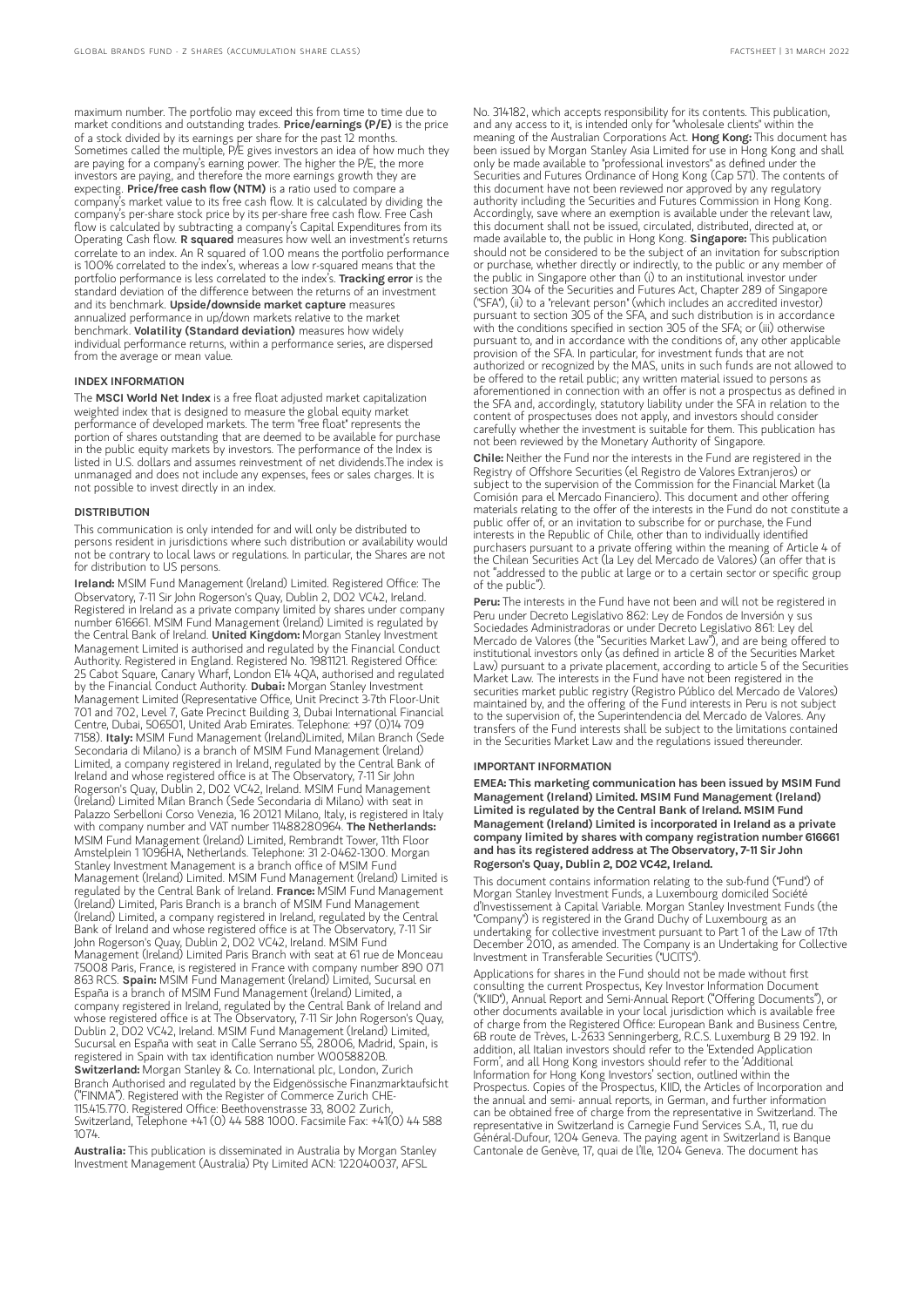been prepared solely for informational purposes and does not constitute an offer or a recommendation to buy or sell any particular security or to adopt any specific investment strategy.

Any index referred to herein is the intellectual property (including registered trademarks) of the applicable licensor. Any product based on an index is in no way sponsored, endorsed, sold or promoted by the applicable licensor and it shall not have any liability with respect thereto. The Fund is actively managed, and the management of the fund is not constrained by or compared to the composition of the Benchmark.

All investments involve risks, including the possible loss of principal. The material contained herein has not been based on a consideration of any individual client circumstances and is not investment advice, nor should it be construed in any way as tax, accounting, legal or regulatory advice. To that end, investors should seek independent legal and financial advice, including advice as to tax consequences, before making any investment decision.

The use of leverage increases risks, such that a relatively small movement in the value of an investment may result in a disproportionately large movement, unfavourable as well as favourable, in the value of that investment and, in turn, the value of the Fund.

Investment in the Fund concerns the acquisition of units or shares in a fund, and not in a given underlying asset such as building or shares of a company, as these are only the underlying assets owned.

The information contained in this communication is not a research recommendation or 'investment research' and is classified as a 'Marketing Communication' in accordance with the applicable European or Swiss regulation. This means that this marketing communication (a) has not been prepared in accordance with legal requirements designed to promote the independence of investment research (b) is not subject to any prohibition on dealing ahead ofthe dissemination of investment research.

MSIM has not authorised financial intermediaries to use and to distribute this document, unless such use and distribution is made in accordance with applicable law and regulation. MSIM shall not be liable for, and accepts no liability for, the use or misuse of this document by any such financial intermediary. If you are a distributor of the Morgan Stanley Investment Funds, some or all of the funds or shares in individual funds may be available for distribution. Please refer to your sub-distribution agreement for these details before forwarding fund information to your client:

The whole or any part of this work may not be reproduced, copied or transmitted or any of its contents disclosed to third parties without MSIM's express written consent.

All information contained herein is proprietary and is protected under

#### copyright law.

This document may be translated into other languages. Where such a translation is made this English version remains definitive. If there are any discrepancies between the English version and any version of this document in another language, the English version shall prevail.

#### \*MORNINGSTAR

Ratings as of 31.03.2022. The Morningstar Rating™ for funds, or "star rating", is calculated for managed products (including mutual funds, variable annuity and variable life subaccounts, exchange-traded funds, closed-end funds, and separate accounts) with at least a three-year history. Exchangetraded funds and open-ended mutual funds are considered a single population for comparative purposes. It is calculated based on a Morningstar Risk-Adjusted Return measure that accounts for variation in a managed product's monthly excess performance, placing more emphasis on downward variations and rewarding consistent performance. The top 10% of products in each product category receive 5 stars, the next 22.5% receive 4 stars, the next 35% receive 3 stars, the next 22.5% receive 2 stars, and the bottom 10% receive 1 star. The Overall Morningstar Rating for a managed product is derived from a weighted average of the performance figures associated with its three-, five-, and 10-year (if applicable) Morningstar Rating metrics. The weights are: 100% three-year rating for 36-59 months of total returns, 60% five-year rating/40% three-year rating for 60-119 months of total returns, and 50% 10-year rating/30% five-year rating/20% three-year rating for 120 or more months of total returns. While the 10-year overall star rating formula seems to give the most weight to the 10-year period, the most recent three-year period actually has the greatest impact because it is included in all three rating periods. Ratings do not take into account sales loads.

The Europe/Asia and South Africa category (EAA) includes funds domiciled in European markets, major cross-border Asian markets where material numbers of European UCITS funds are available (principally Hong Kong, Singapore and Taiwan), South Africa, and selected other Asian and African markets where Morningstar believes it is of benefit to investors for the funds to be included in the EAA classification system.

© 2022 Morningstar. All Rights Reserved. The information contained herein: (1) is proprietary to Morningstar and/or its content providers; (2) may not be copied or distributed; and (3) is not warranted to be accurate, complete or timely. Neither Morningstar nor its content providers are responsible for any damages or losses arising from any use of this information. Past performance is no guarantee of future results.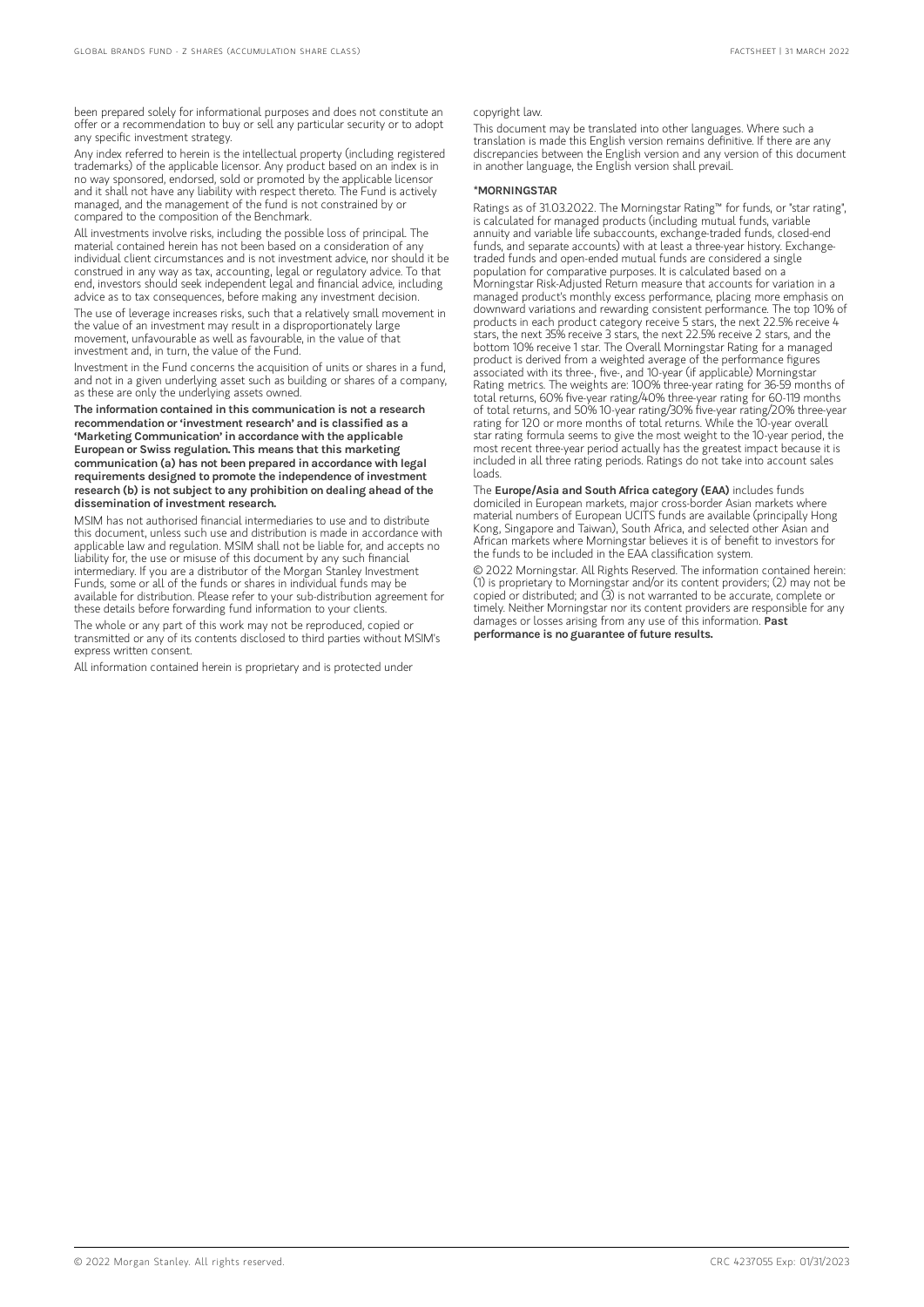### **April 2022**

### **INFORMATION MEMORANDUM Morgan Stanley Investment Funds (the "Company")**

*Société d'investissement à Capital Variable Luxembourg* 

### **IMPORTANT**

This Singapore information memorandum is authorised for distribution only when accompanied by the Luxembourg prospectus for the Company, as amended or modified from time to time (the "**Prospectus**"). Please read this document and the Prospectus for full information on the Funds (as defined below). Capitalised terms used herein which are not defined shall have the meanings attributed to them in the Prospectus.

The Funds are not authorised or recognised by the Monetary Authority of Singapore ("**MAS**") and shares in the Funds ("**Shares**") are not allowed to be offered to the retail public. Moreover, this Information Memorandum which relates to the offer of Shares in the Funds is not a prospectus as defined in the Securities and Futures Act, 2001 of Singapore, as amended or modified from time to time (the "**SFA**"), and accordingly, statutory liability under the SFA in relation to the content of prospectuses would not apply. You should consider carefully whether the investment is suitable for you.

The Shares are classified as capital markets products other than prescribed capital markets products (as defined in the Securities and Futures (Capital Markets Products) Regulations 2018) and Specified Investment Products (as defined in MAS Notice SFA 04-N12: Notice on the Sale of Investment Products and MAS Notice FAA-N16: Notice on Recommendations on Investment Products).

This Information Memorandum has not been registered as a prospectus by the MAS, and the offer of the Shares is made pursuant to the exemptions under Sections 304 and 305 of the SFA. Accordingly, the Shares may not be offered or sold, nor may the Shares be the subject of an invitation for subscription or purchase, nor may this Information Memorandum or any other document or material in connection with the offer or sale, or invitation for subscription or purchase of the Shares be circulated or distributed, whether directly or indirectly, to any person in Singapore other than under exemptions provided in the SFA for offers made (a) to an institutional investor (as defined in Section 4A of the SFA) pursuant to Section 304 of the SFA, (b) to a relevant person (as defined in Section 305(5) of the SFA), or any person pursuant to an offer referred to in Section 305(2) of the SFA, and in accordance with the conditions specified in Section 305 of the SFA, or (c) otherwise pursuant to, and in accordance with, the conditions of any other applicable provision of the SFA. First sales of the Shares acquired pursuant to Sections 304 and 305 of the SFA are subject to the requirements under Sections 304A and 305A of the SFA respectively.

Where the Shares are acquired by persons who are relevant persons specified in Section 305A of the SFA, namely:

- (a) a corporation (which is not an accredited investor (as defined in Section 4A of the SFA)) the sole business of which is to hold investments and the entire share capital of which is owned by one or more individuals, each of whom is an accredited investor; or
- (b) a trust (where the trustee is not an accredited investor) whose sole purpose is to hold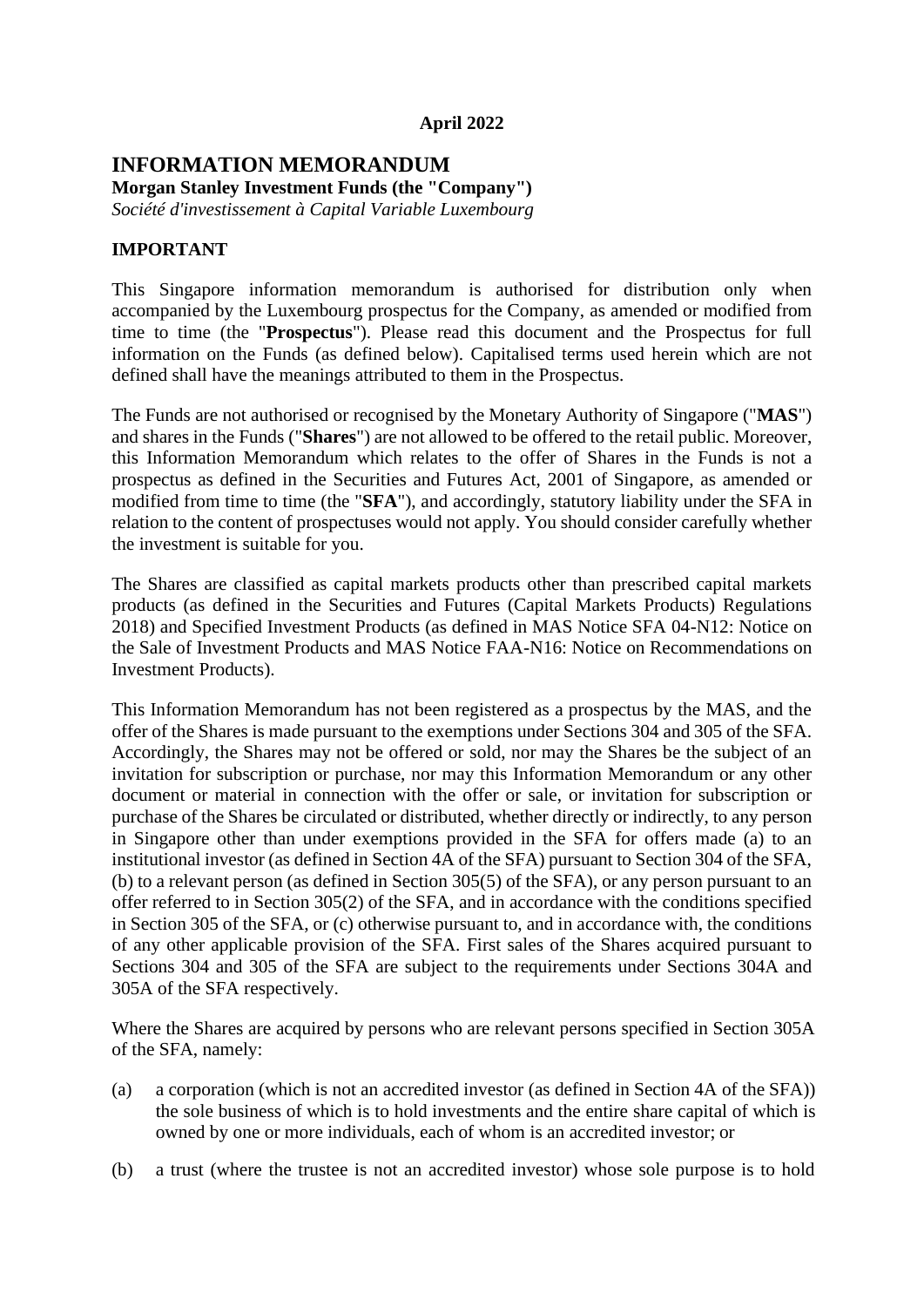investments and each beneficiary of the trust is an individual who is an accredited investor,

the securities (as defined in Section 2(1) of the SFA) of that corporation or the beneficiaries' rights and interest (howsoever described) in that trust shall not be transferred within six months after that corporation or that trust has acquired the Shares pursuant to an offer made under Section 305 of the SFA except:

- (1) to an institutional investor or to a relevant person as defined in Section 305(5) of the SFA, or which arises from an offer referred to in Section 275(1A) of the SFA (in the case of that corporation) or Section 305A(3)(i)(B) of the SFA (in the case of that trust);
- (2) where no consideration is or will be given for the transfer;
- (3) where the transfer is by operation of law;
- (4) as specified in Section 305A(5) of the SFA; or
- (5) as specified in Regulation 36A of the Securities and Futures (Offers of Investments) (Collective Investment Schemes) Regulations 2005 of Singapore.

### **Offer of Funds in Singapore**

For the purposes of the offer in Singapore to (i) to an institutional investor (as defined in Section 4A of the SFA) pursuant to Section 304 of the SFA, (ii) to a relevant person (as defined in Section 305(5) of the SFA), or any person pursuant to an offer referred to in Section 305(2) of the SFA, and in accordance with the conditions specified in Section 305 of the SFA, only the following Funds shall be available:

# **Equity Funds**

- Morgan Stanley Investment Funds Asia Opportunity Fund (Reference Currency: USD) (the "**Asia Opportunity Fund**")
- Morgan Stanley Investment Funds Asian Property Fund (Reference Currency: USD) (the "**Asian Property Fund**")
- Morgan Stanley Investment Funds China A-shares Fund (Reference Currency: USD) (the "**China A-shares Fund**")
- Morgan Stanley Investment Funds China Equity Fund (Reference Currency: USD) (the "**China Equity Fund**")
- Morgan Stanley Investment Funds Counterpoint Global Fund (Reference Currency: USD) (the "**Counterpoint Global Fund**")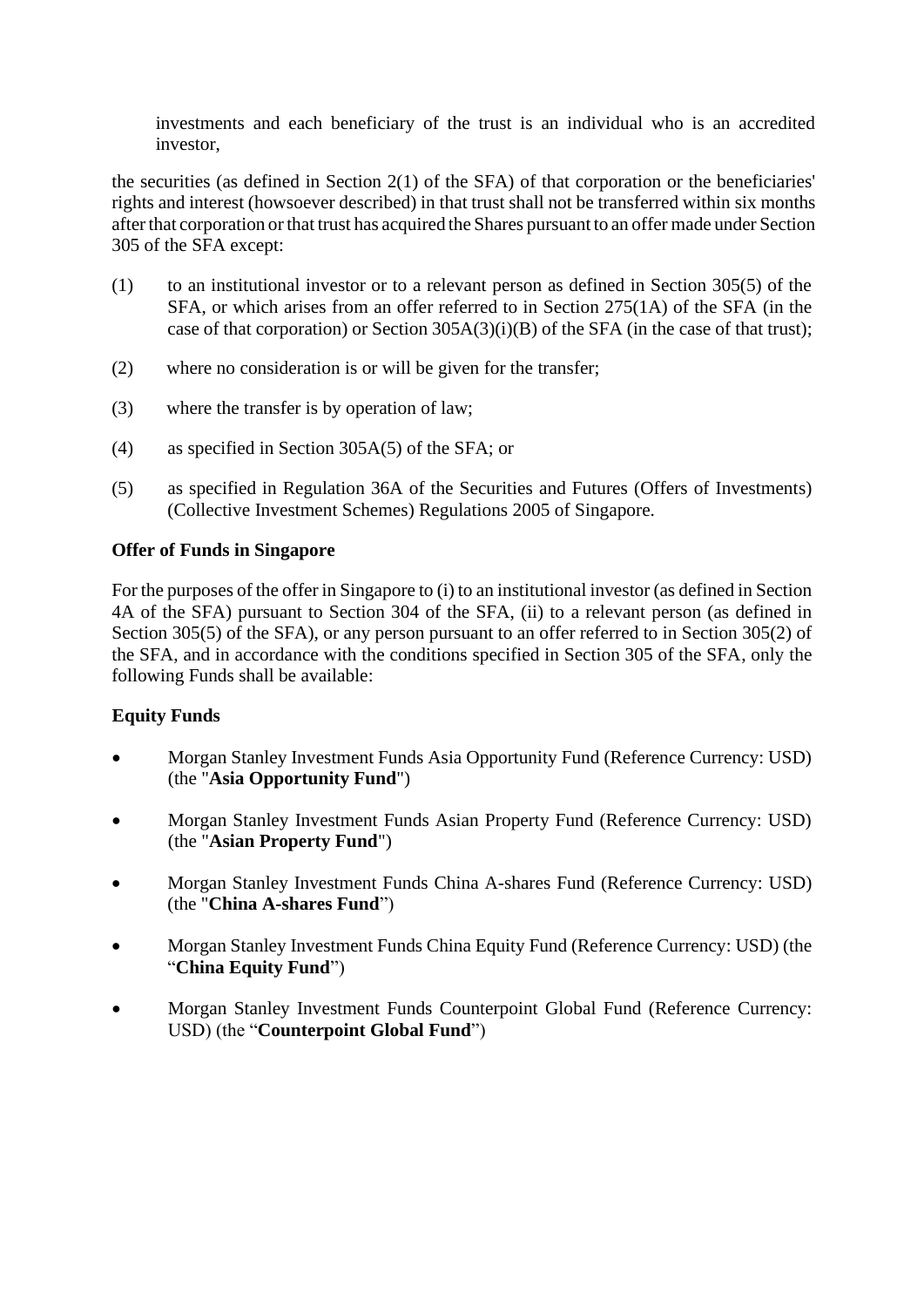- Morgan Stanley Investment Funds Emerging Europe, Middle East and Africa Equity Fund (Reference Currency: Euro) (the "**Emerging Europe, Middle East and Africa Equity Fund**")<sup>1</sup>
- Morgan Stanley Investment Funds Emerging Leaders Equity Fund (Reference Currency: USD) (the "**Emerging Leaders Equity Fund**")
- Morgan Stanley Investment Funds Europe Opportunity Fund (Reference Currency: Euro) (the "**Europe Opportunity Fund**")
- Morgan Stanley Investment Funds European Property Fund (Reference Currency: Euro) (the "**European Property Fund**")
- Morgan Stanley Investment Funds Global Insight Fund (Reference Currency: USD) (the "**Global Insight Fund**")<sup>2</sup>
- Morgan Stanley Investment Funds Global Brands Fund (Reference Currency: USD) (the "**Global Brands Fund**")
- Morgan Stanley Investment Funds Global Brands Equity Income Fund (Reference Currency: USD) (the "**Global Brands Equity Income Fund**")
- Morgan Stanley Investment Funds Global Endurance Fund (Reference Currency: USD) (the "**Global Endurance Fund**")
- Morgan Stanley Investment Funds Global Infrastructure Fund (Reference Currency: USD) (the "**Global Infrastructure Fund**")
- Morgan Stanley Investment Funds Global Infrastructure Unconstrained Fund (Reference Currency: USD) (the "**Global Infrastructure Unconstrained Fund**")
- Morgan Stanley Investment Funds Global Opportunity Fund (Reference Currency: USD) (the "**Global Opportunity Fund**")
- Morgan Stanley Investment Funds Global Permanence Fund (Reference Currency: USD) (the "**Global Permanence Fund**")
- Morgan Stanley Investment Funds Global Property Fund (Reference Currency: USD) (the "**Global Property Fund**")
- Morgan Stanley Investment Funds Global Sustain Fund (Reference Currency: USD) (the "**Global Sustain Fund**")
- Morgan Stanley Investment Funds Global Quality Fund (Reference Currency: USD) (the "**Global Quality Fund**")

<sup>&</sup>lt;sup>1</sup> As from 16 May 2022, the Emerging Europe, Middle East and Africa Equity Fund will be renamed "Morgan" Stanley Investment Funds NextGen Emerging Markets Fund"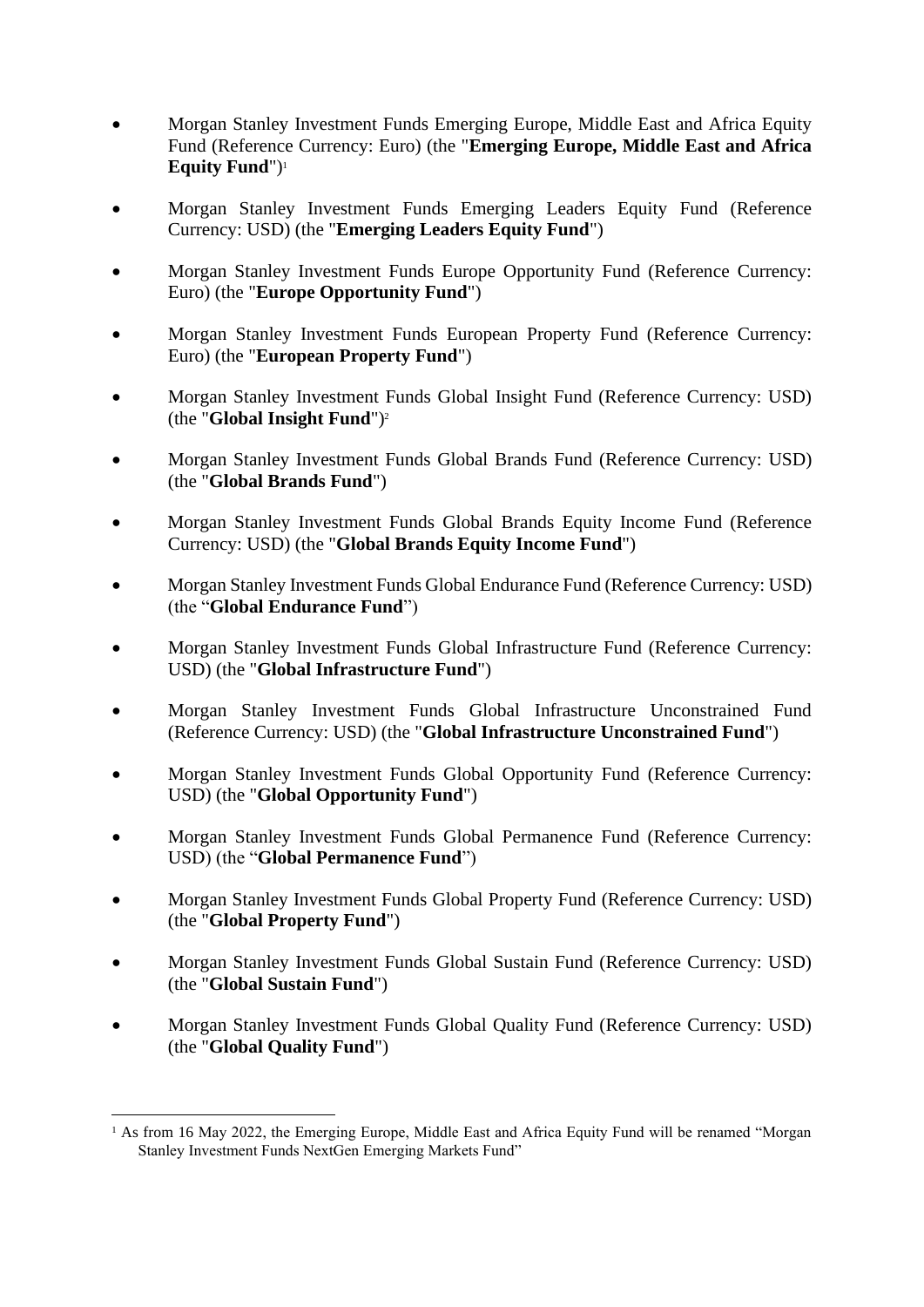- Morgan Stanley Investment Funds Indian Equity Fund (Reference Currency: USD) (the "**Indian Equity Fund**")
- Morgan Stanley Investment Funds International Equity (ex US) Fund, (Reference Currency: USD) (the "**International Equity (ex US) Fund**")
- Morgan Stanley Investment Funds Japanese Equity Fund (Reference Currency: Yen) (the "**Japanese Equity Fund**")
- Morgan Stanley Investment Funds Latin American Equity Fund (Reference Currency: USD) (the "**Latin American Equity Fund**")
- Morgan Stanley Investment Funds Sustainable Asia Equity Fund (Reference Currency: USD) (the "**Sustainable Asia Equity Fund**")
- Morgan Stanley Investment Funds Sustainable Emerging Markets Equity Fund (Reference Currency: USD) (the "**Sustainable Emerging Markets Equity Fund**")
- Morgan Stanley Investment Funds US Advantage Fund (Reference Currency: USD) (the "**US Advantage Fund**")
- Morgan Stanley Investment Funds US Growth Fund (Reference Currency: USD) (the "**US Growth Fund**")
- Morgan Stanley Investment Funds US Insight Fund, (Reference Currency: USD) (the "**US Insight Fund**")
- Morgan Stanley Investment Funds US Property Fund (Reference Currency: USD) (the "**US Property Fund**")

# **Bond Funds**

- Morgan Stanley Investment Funds European Fixed Income Opportunities Fund (Reference Currency: EUR) (the " **European Fixed Income Opportunities Fund**")
- Morgan Stanley Investment Funds Emerging Markets Corporate Debt Fund (Reference Currency: USD) (the "**Emerging Markets Corporate Debt Fund**")
- Morgan Stanley Investment Funds Emerging Markets Debt Fund (Reference Currency: USD) (the "**Emerging Markets Debt Fund**")
- Morgan Stanley Investment Funds Emerging Markets Domestic Debt Fund (Reference Currency: USD) (the "**Emerging Markets Domestic Debt Fund**")
- Morgan Stanley Investment Funds Emerging Markets Fixed Income Opportunities Fund (Reference Currency: USD) (the "**Emerging Markets Fixed Income Opportunities Fund**")
- Morgan Stanley Investment Funds Euro Bond Fund (Reference Currency: Euro) (the "**Euro Bond Fund**")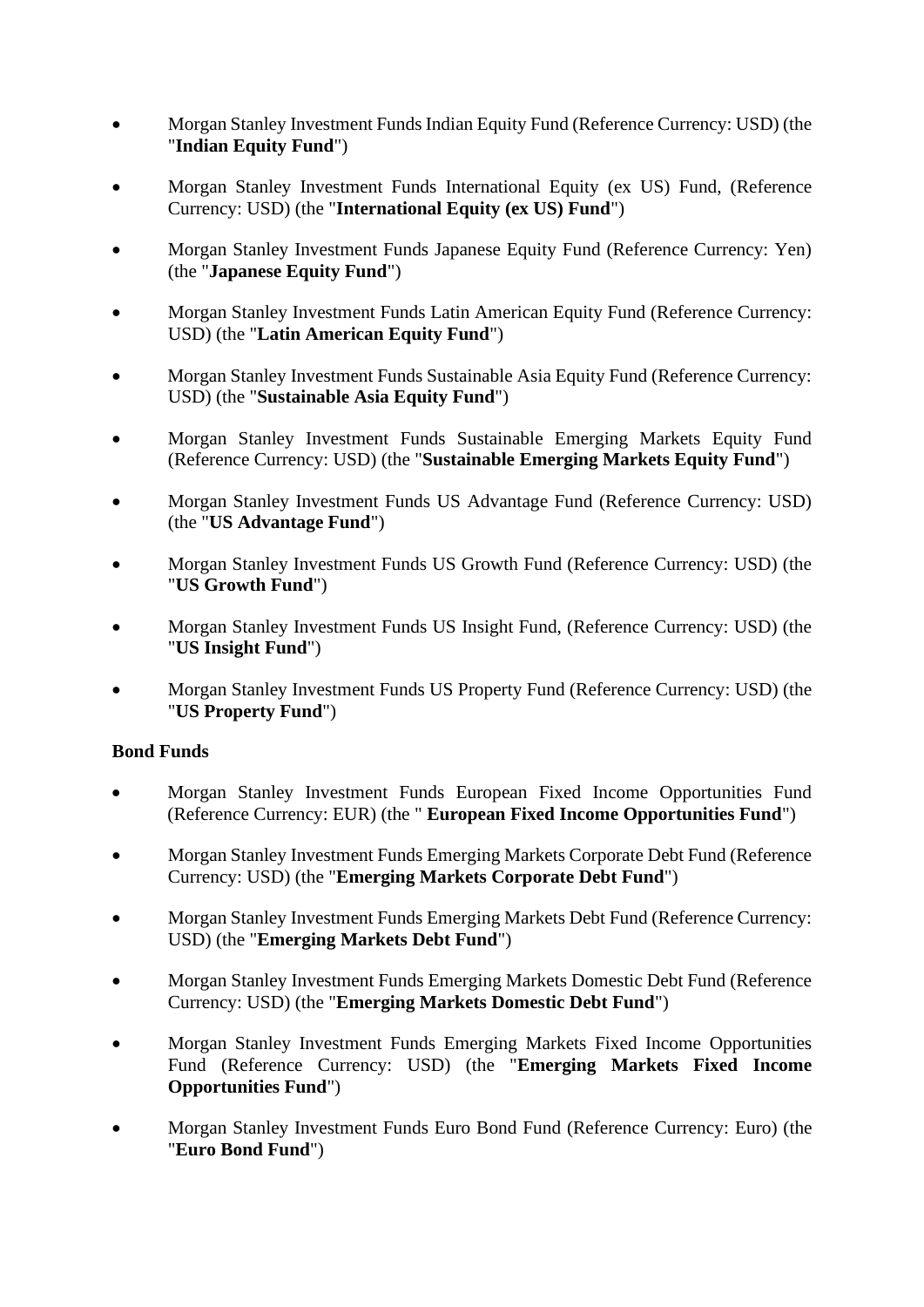- Morgan Stanley Investment Funds Euro Corporate Bond Fund (Reference Currency: Euro) (the "**Euro Corporate Bond Fund**")
- Morgan Stanley Investment Funds Euro Corporate Bond Duration Hedged Fund (Reference Currency: Euro) (the "**Euro Corporate Bond – Duration Hedged Fund**")
- Morgan Stanley Investment Funds Euro Strategic Bond Fund (Reference Currency: Euro) (the "**Euro Strategic Bond Fund**")
- Morgan Stanley Investment Funds European High Yield Bond Fund (Reference Currency: Euro) (the "**European High Yield Bond Fund**")
- Morgan Stanley Investment Funds Global Bond Fund (Reference Currency: USD) (the "**Global Bond Fund**")
- Morgan Stanley Investment Funds Global Convertible Bond Fund (Reference Currency: USD) (the "**Global Convertible Bond Fund**")
- Morgan Stanley Investment Funds Global Fixed Income Opportunities Fund (Reference Currency: USD) (the "**Global Fixed Income Opportunities Fund**")
- Morgan Stanley Investment Funds Global High Yield Bond Fund (Reference Currency: USD) (the "**Global High Yield Bond Fund**")
- Morgan Stanley Investment Funds Global Asset Backed Securities Fund (Reference Currency: USD) (the "**Global Asset Backed Securities Fund"**)
- Morgan Stanley Investment Funds Short Maturity Euro Bond Fund (Reference Currency: Euro) (the "**Short Maturity Euro Bond Fund**")
- Morgan Stanley Investment Funds Sustainable Global Credit Fund (Reference Currency: USD) (the "**Sustainable Global Credit Fund**")
- Morgan Stanley Investment Funds US Dollar Corporate Bond Fund, (Reference Currency: USD) (the "**US Dollar Corporate Bond Fund**")
- Morgan Stanley Investment Funds US Dollar High Yield Bond Fund, (Reference Currency: USD) (the "**US Dollar High Yield Bond Fund**")
- Morgan Stanley Investment Funds US Dollar Short Duration Bond Fund, (Reference Currency: USD) (the "**US Dollar Short Duration Bond Fund**")
- Morgan Stanley Investment Funds US Dollar Short Duration High Yield Bond Fund, (Reference Currency: USD) (the "**US Dollar Short Duration High Yield Bond Fund**")

# **Asset Allocation Funds**

• Morgan Stanley Investment Funds Global Balanced Defensive Fund, (Reference Currency: Euro) (the "**Global Balanced Defensive Fund**")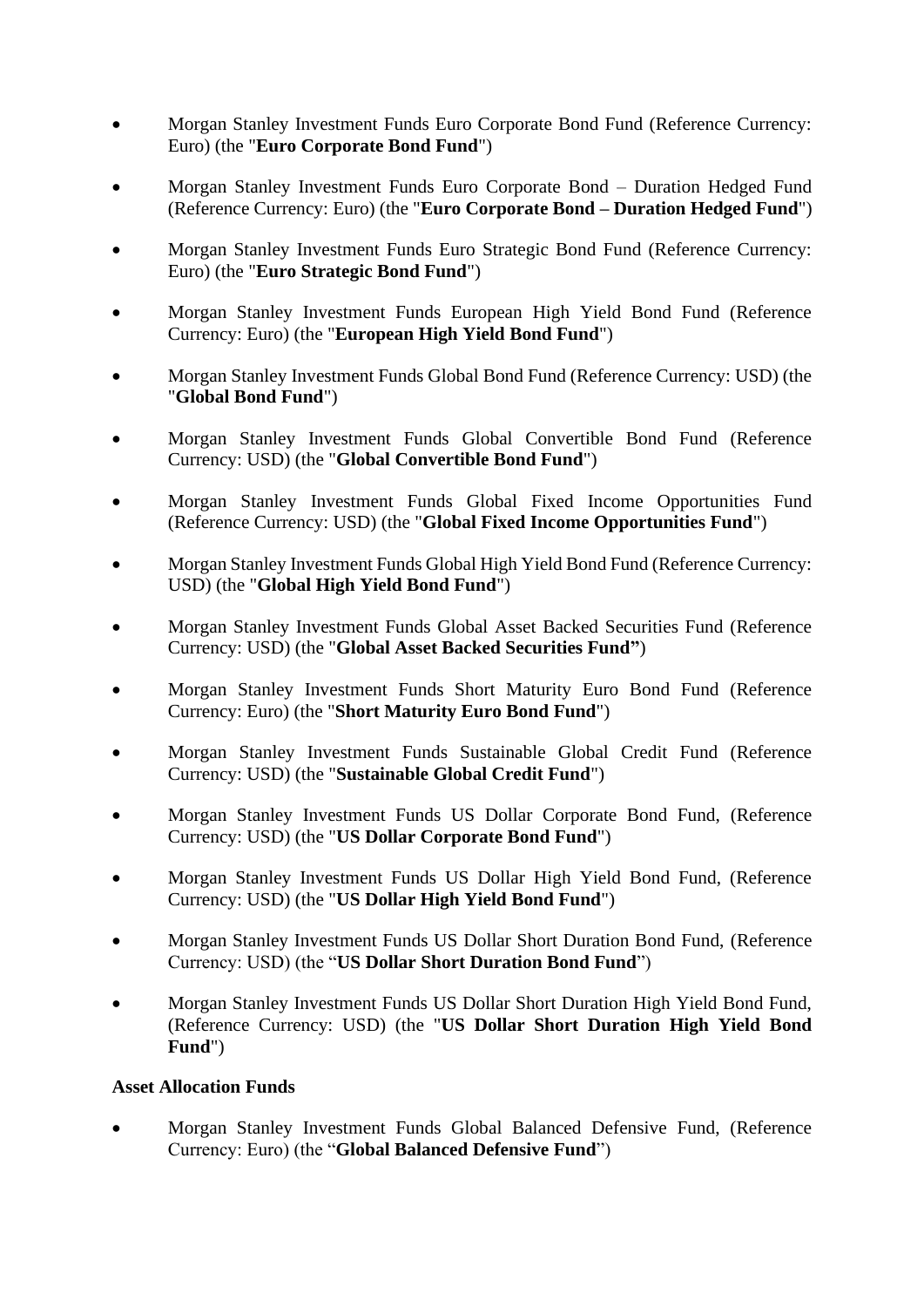- Morgan Stanley Investment Funds Global Balanced Fund, (Reference Currency: Euro) (the "**Global Balanced Fund**")
- Morgan Stanley Investment Funds Global Balanced Risk Control Fund of Funds, (Reference Currency: Euro) (the "**Global Balanced Risk Control Fund of Funds**")
- Morgan Stanley Investment Funds Global Balanced Income Fund (Reference Currency: Euro) (the "**Global Balanced Income Fund**")
- Morgan Stanley Investment Funds Global Multi-Asset Opportunities Fund, (Reference Currency: Euro) (the "**Global Multi-Asset Opportunities Fund**")
- Morgan Stanley Investment Funds Multi-Asset Risk Control Fund (Reference Currency: USD) (the "**Multi-Asset Risk Control Fund**")
- Morgan Stanley Investment Funds Real Assets Fund (Reference Currency: USD) (the "**Real Assets Fund**")

### **Alternative Investment Funds**

• Morgan Stanley Investment Funds Liquid Alpha Capture Fund (Reference Currency: USD) (the "**Liquid Alpha Capture Fund**")

The Singapore information memorandum relates to the aforesaid Funds. Investors may invest in the aforesaid Funds by subscribing for Shares in the share capital of the Company.

#### **Investment Objectives and Policies**

Please refer to Section 1.2 of the Prospectus.

#### **Risks Factors**

Please refer to Section 1.5 of the Prospectus.

#### **Accounts**

Please refer to Section 3.1 of the Prospectus under the heading "**Annual and Semi-Annual Reports**".

#### **Regulatory Information**

#### **1. Company**

| Name<br>Place of incorporation<br>Registered office | Morgan Stanley Investment Funds<br>Please refer to Section 3.1 of the Prospectus.<br>European Bank and Business Centre, 6B route de Trèves,<br>L-2633 Senningerberg, Grand Duchy of Luxembourg |
|-----------------------------------------------------|------------------------------------------------------------------------------------------------------------------------------------------------------------------------------------------------|
| Supervisory authority<br>Address                    | Commission de Surveillance du Secteur Financier<br>283, route d'Arlon, L-1150 Luxembourg, Grand Duchy of                                                                                       |
| Tel                                                 | Luxembourg<br>$(352) - 262511$                                                                                                                                                                 |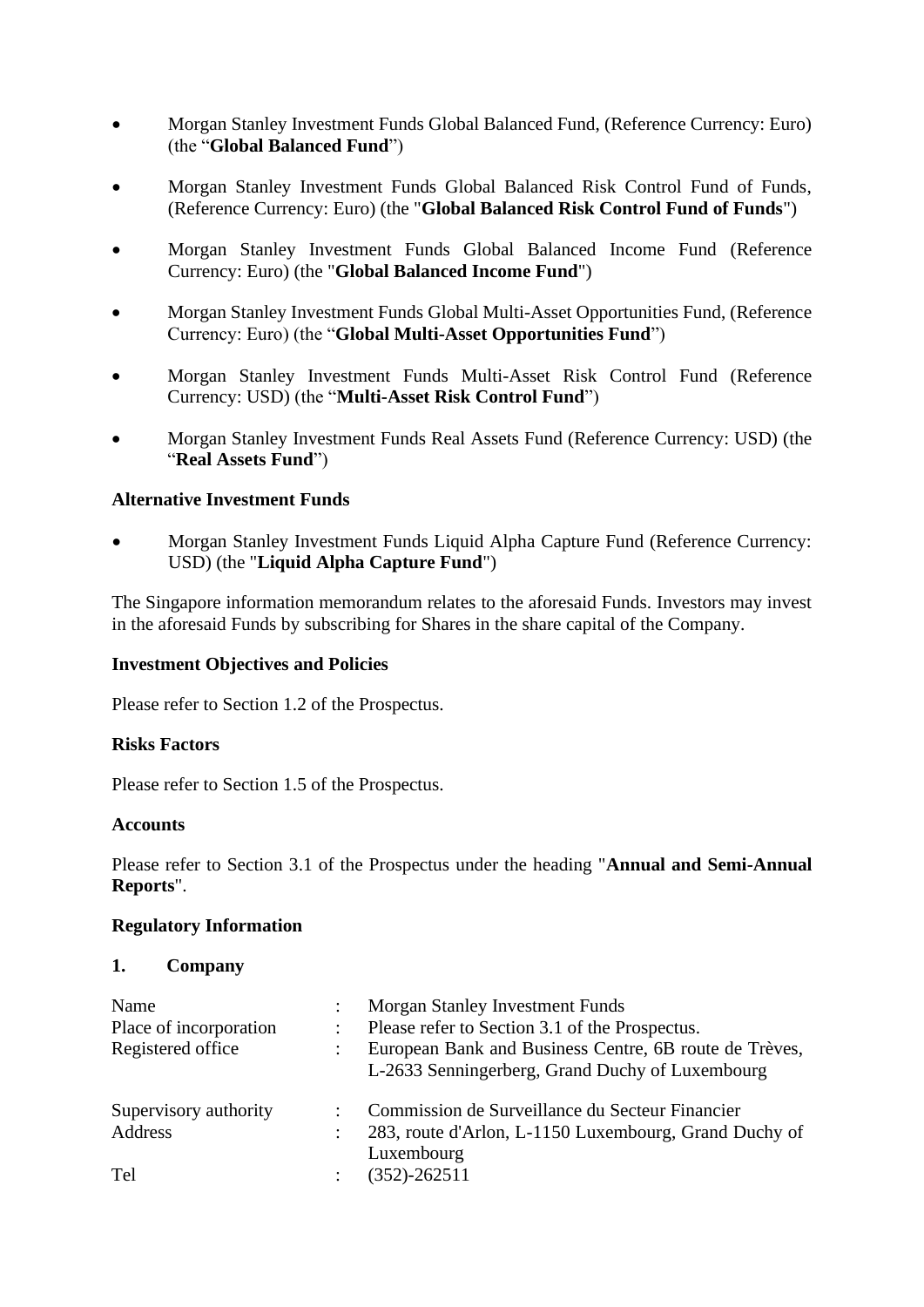| Fax                                      | $(352) - 2625 - 12601$        |
|------------------------------------------|-------------------------------|
| Legislation under which the $\therefore$ | See page 1 of the Prospectus. |
| Company is regulated                     |                               |

# **2. Depositary (Custodian)**

|                      | J.P. Morgan S.E. Luxembourg Branch                      |
|----------------------|---------------------------------------------------------|
| ÷                    | Please refer to Section 3.1 of the Prospectus.          |
| $\ddot{\phantom{1}}$ | European Central Bank                                   |
|                      | Sonnemannstrasse 20 (Main Building), 60314 Frankfurt    |
|                      | am Main, Germany                                        |
|                      | $+496913440$                                            |
| $\ddot{\cdot}$       | Bundesanstalt für Finanzdienstleistungsaufsicht (BaFin) |
|                      | Graurheindorfer Straße 108, 53117 Bonn, Germany         |
|                      | $+49(0)$ 228 4108-1550                                  |
| $\bullet$            | Commission de Surveillance du Secteur Financier         |
| ٠                    | 283, route d'Arlon, L-1150 Luxembourg, Grand Duchy of   |
|                      | Luxembourg                                              |
|                      | $(352) - 262511$                                        |
|                      | $(352) - 2625 - 12601$                                  |
|                      |                                                         |

# **3. Management Company**

| Name                   | $\ddot{\cdot}$       | <b>MSIM Fund Management (Ireland) Limited</b>                       |
|------------------------|----------------------|---------------------------------------------------------------------|
| Place of incorporation | $\ddot{\phantom{a}}$ | Please refer to Section 3.1 of the Prospectus.                      |
| Supervisory authority  |                      | Central Bank of Ireland                                             |
| Address                |                      | New Wapping Street, North Wall Quay, Dublin 1, D01<br>F7X3, Ireland |
| Tel                    | ÷                    | $+353(0)12245800$                                                   |
| Fax                    | ÷                    | $+353(0)16715550$                                                   |

# **4. Investment Advisers**

| Investment Adviser for all : Morgan Stanley Investment Management Limited |
|---------------------------------------------------------------------------|
|                                                                           |
| : Please refer to Section 3.1 of the Prospectus.                          |
| : Financial Conduct Authority                                             |
| : 12 Endeavour Square, London, E20 1JN, United Kingdom                    |
| $+44(0)2070661000$                                                        |
|                                                                           |

# **Redemption of Shares**

Please refer to Section 2.3 of the Prospectus.

# **Charges and Expenses**

Please refer to Section 2.5 of the Prospectus.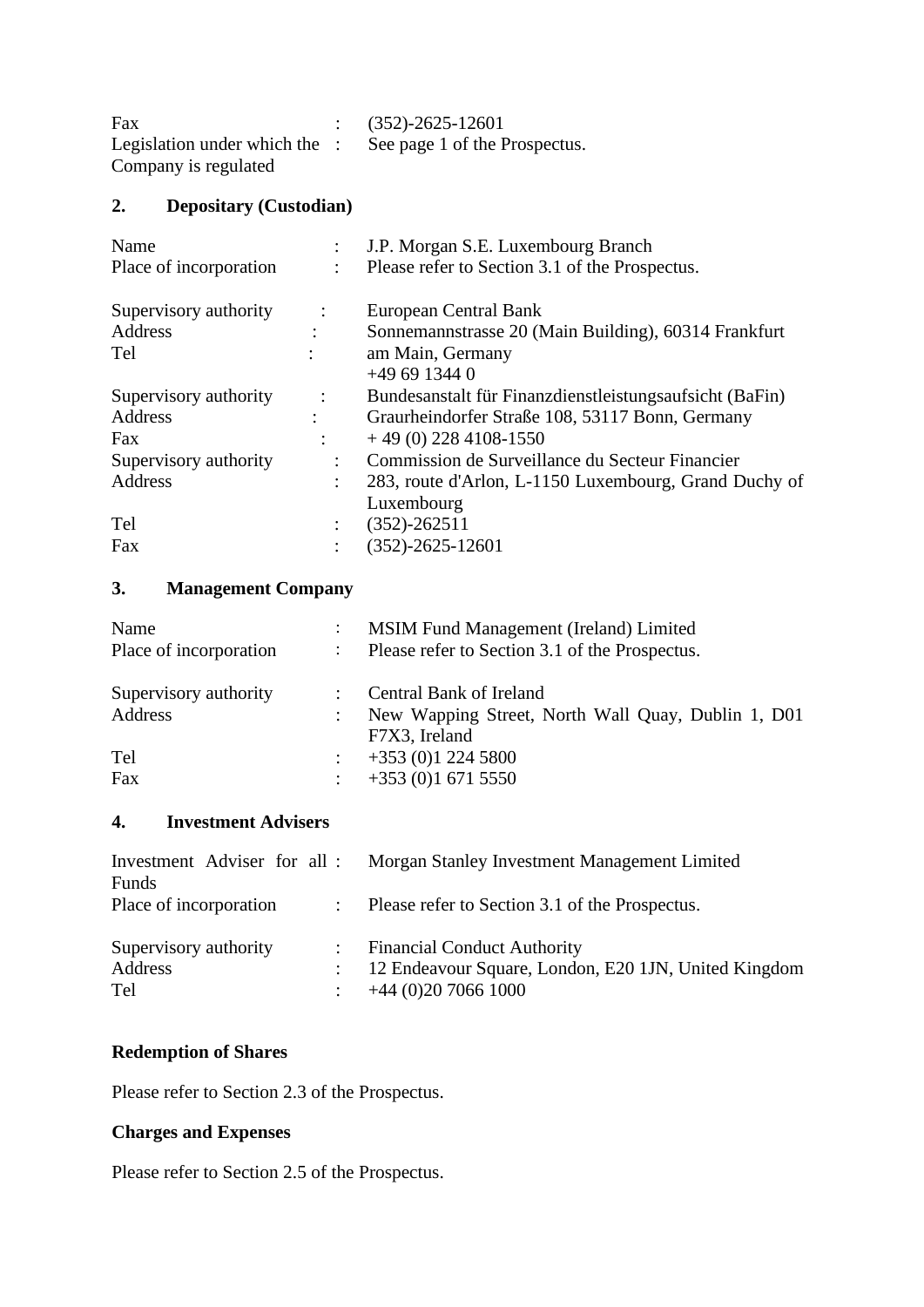### **Past Performance**

Past performance figures may be obtained in the Annual and Semi-Annual Reports of the Company at [www.morganstanleyinvestmentfunds.com.](http://www.morganstanleyinvestmentfunds.com/)

### **Side Letters**

The Company does not enter directly into side letters with investors.

# **Liquidity Risk**

The Company and the Management Company have established a liquidity risk process to assess and monitor the liquidity risk profile of the relevant Fund on an on-going basis. A summary of the liquidity management tools that may be implemented by the Management Company and/or the Company is set out below. Such liquidity management tools may be implemented in exceptional circumstances and in the best interest of the relevant Fund and its Shareholders and will have the corresponding effect on investors described below. Please refer to Sections 2.3 and 2.4 of the Prospectus for further information on these liquidity management tools.

### Redemption fee and conversion fee

A redemption fee or conversion fee of up to 2% of an individual redemption or conversion (as the case may be) may be applied where the Management Company, in its discretion, determines that the shareholder has engaged in trading practices which adversely affect the interests of the Company's shareholders or where it is otherwise appropriate to protect the interest of the Company. Such redemption fee and conversion fee will be retained for the benefit of continuing Shareholders of the relevant Fund.

#### Suspension of redemption

The Company shall suspend the redemption of Shares of the Company during any period when the calculation of the Net Asset Value per share of the relevant Class is suspended under circumstances set out in section 2.7 of the Prospectus headed "Net Asset Value Determination". Shareholders will not be able to redeem Shares in the affected Fund(s) during the period when the calculation of the Net Asset Value is suspended.

#### Gating

Shareholders may not be able to redeem or convert their Shares in a Fund where application(s) for redemption or conversion in respect of that Fund on any one Dealing Day is more than 10% of the Net Asset Value of that Fund. In the event that such 10% threshold in respect of a Dealing Day is exceeded, the Company may scale down each application with respect to such Dealing Day pro rata so that not more than 10% of the Net Asset Value of the relevant Fund be redeemed or converted on such Dealing Day.

Alternatively, the Management Company, in its sole and absolute discretion, may ask such Shareholder(s) affected by the abovementioned gating procedure to accept payment in whole or in part by an in-kind distribution of securities in lieu of cash. No Shareholder can be required to accept an in-kind distribution against their will, and where a Shareholder refuses such inkind payment, the redemption proceeds will be paid in the Reference Currency of the Fund or, if applicable, in the currency which the Currency Hedged Share Class is denominated from which the Shareholder is redeeming.